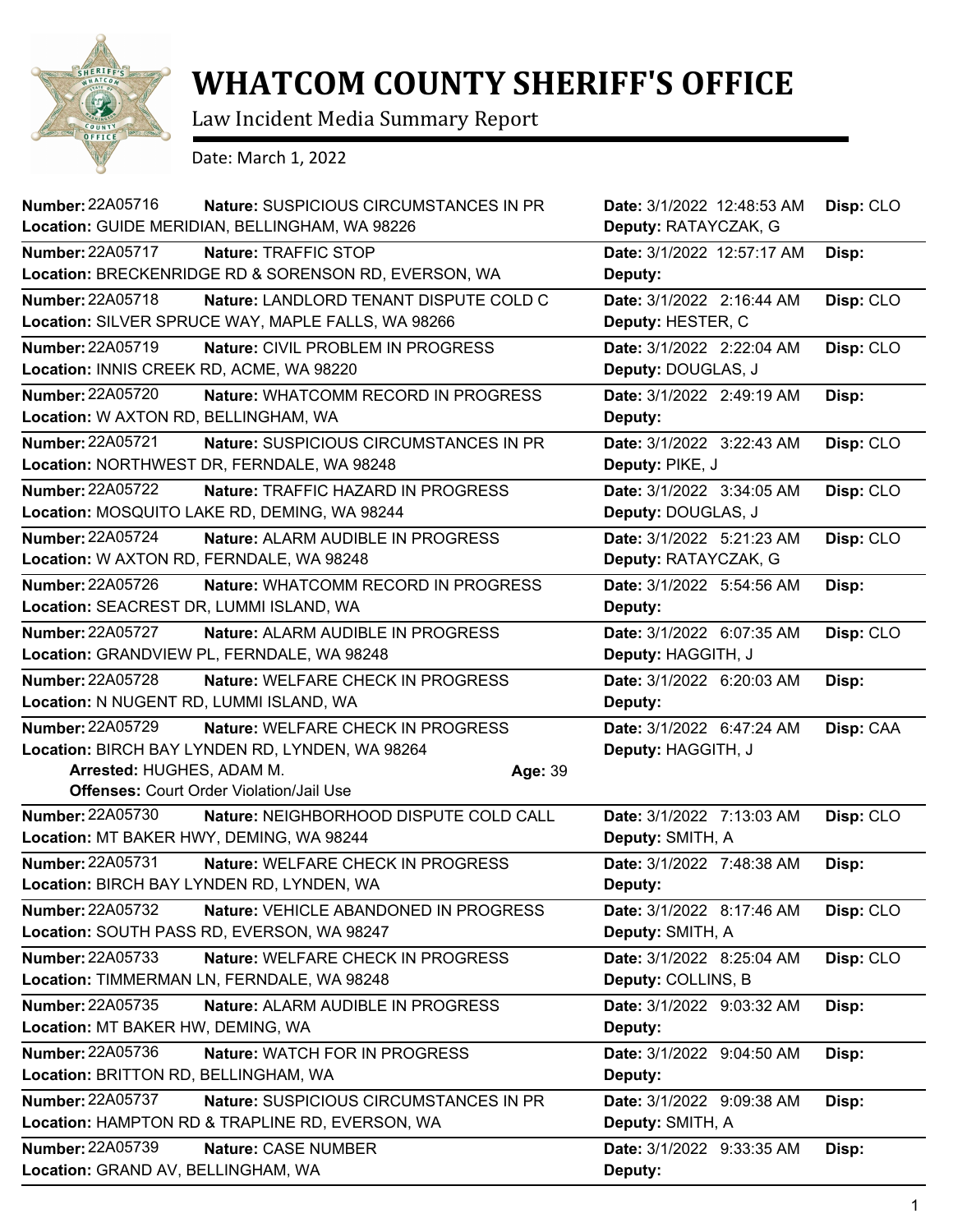| <b>Number: 22A05740</b>                    | <b>Nature: CIVIL PROBLEM IN PROGRESS</b>              | Date: 3/1/2022 9:54:25 AM  | Disp: INF |
|--------------------------------------------|-------------------------------------------------------|----------------------------|-----------|
|                                            | Location: ENTERPRISE RD, FERNDALE, WA 98248           | Deputy: COLLINS, B         |           |
| Number: 22A05743                           | Nature: TRAFFIC HAZARD IN PROGRESS                    | Date: 3/1/2022 10:25:34 AM | Disp: CLO |
|                                            | Location: KICKERVILLE RD & BAY RD, FERNDALE, WA 98248 | Deputy: LARSONCOOLEY, B    |           |
| <b>Number: 22A05744</b>                    | Nature: SUSPICIOUS PERSON IN PROGRESS                 | Date: 3/1/2022 10:29:08 AM | Disp: CLO |
|                                            | Location: MCLEOD RD, BELLINGHAM, WA 98225             | Deputy: COLLINS, B         |           |
| <b>Number: 22A05746</b>                    | Nature: FOLLOW UP                                     | Date: 3/1/2022 10:41:24 AM | Disp: CLO |
| Location: NOOTKA LOOP, BLAINE, WA 98230    |                                                       | Deputy: HAGGITH, J         |           |
| <b>Number: 22A05747</b>                    | Nature: WATCH FOR IN PROGRESS                         | Date: 3/1/2022 10:53:18 AM | Disp:     |
| Location: BIRCH BAY DR, BLAINE, WA         |                                                       | Deputy:                    |           |
| Number: 22A05748                           | Nature: CASE NUMBER                                   | Date: 3/1/2022 11:01:01 AM | Disp:     |
| Location: GRAND AV, BELLINGHAM, WA         |                                                       | Deputy:                    |           |
| Number: 22A05749                           | Nature: VEHICLE RECOVERY IN PROGRESS                  | Date: 3/1/2022 11:16:41 AM | Disp: CLO |
|                                            | Location: LIMESTONE RD, MAPLE FALLS, WA 98266         | Deputy: SMITH, A           |           |
| Number: 22A05750                           | Nature: CASE NUMBER                                   | Date: 3/1/2022 11:42:45 AM | Disp:     |
| Location: GRAND AV, BELLINGHAM, WA         |                                                       | Deputy:                    |           |
| Number: 22A05751                           | Nature: WHATCOMM RECORD IN PROGRESS                   | Date: 3/1/2022 11:48:09 AM | Disp:     |
| Location: S NUGENT RD, LUMMI ISLAND, WA    |                                                       | Deputy:                    |           |
| Number: 22A05752                           | Nature: MISSING PERSON COLD CALL                      | Date: 3/1/2022 11:49:48 AM | Disp:     |
| Location: POLO PARK DR, BELLINGHAM, WA     |                                                       | Deputy:                    |           |
| <b>Number: 22A05753</b>                    | Nature: DRUGS COLD CALL                               | Date: 3/1/2022 11:48:44 AM | Disp: CLO |
| Location: CALIFORNIA TRL, BLAINE, WA 98230 |                                                       | Deputy: LARSONCOOLEY, B    |           |
| Number: 22A05754                           | Nature: TRAFFIC HAZARD IN PROGRESS                    | Date: 3/1/2022 12:09:10 PM | Disp:     |
|                                            | Location: NORTHSHORE RD & Y RD, BELLINGHAM, WA        | Deputy:                    |           |
|                                            |                                                       |                            |           |
| <b>Number: 22A05755</b>                    | Nature: WHATCOMM RECORD IN PROGRESS                   | Date: 3/1/2022 12:26:39 PM | Disp:     |
|                                            | Location: NORTHWEST DR & AXTON RD, BELLINGHAM, WA     | Deputy:                    |           |
| Number: 22A05756                           | Nature: VEHICLE PROWL COLD CALL                       | Date: 3/1/2022 11:53:36 AM | Disp: CLO |
| Location: Y RD, BELLINGHAM, WA 98226       |                                                       | Deputy: BOYD, M            |           |
| Number: 22A05757                           | Nature: SUSPICIOUS CIRCUMSTANCES IN PR                | Date: 3/1/2022 12:32:45 PM | Disp: CLO |
|                                            | Location: CIMARRON WAY, MAPLE FALLS, WA 98266         | Deputy: HAGGITH, J         |           |
| <b>Number: 22A05759</b>                    | Nature: SERVE PAPERS IN PROGRESS                      | Date: 3/1/2022 1:00:00 PM  | Disp: INF |
| Location: CURTIS RD, BELLINGHAM, WA 98226  |                                                       | Deputy: BOYD, M            |           |
| <b>Number: 22A05760</b>                    | Nature: THREAT COLD CALL                              | Date: 3/1/2022 1:08:29 PM  | Disp: CLO |
|                                            | Location: SPUR VALLEY CT, MAPLE FALLS, WA 98266       | Deputy: HAGGITH, J         |           |
| Number: 22A05761                           | Nature: SUSPICIOUS PERSON IN PROGRESS                 | Date: 3/1/2022 1:11:50 PM  | Disp:     |
| Location: POLLMAN CI, LYNDEN, WA           |                                                       | Deputy:                    |           |
| Number: 22A05762                           | Nature: VEHICLE ABANDONED IN PROGRESS                 | Date: 3/1/2022 1:14:55 PM  | Disp: INF |
|                                            | Location: MCLEOD RD, BELLINGHAM, WA 98225             | Deputy: COLLINS, B         |           |
| Number: 22A05763                           | Nature: ASSIST AGENCY IN PROGRESS                     | Date: 3/1/2022 1:20:50 PM  | Disp: CLO |
|                                            | Location: GRAND AVE, BELLINGHAM, WA 98225             | Deputy: JILK, M            |           |
| Number: 22A05764                           | Nature: CIVIL PROBLEM IN PROGRESS                     | Date: 3/1/2022 1:37:32 PM  | Disp: CLO |
| Location: TRAPLINE RD, EVERSON, WA 98247   |                                                       | Deputy: HEYSTEK, L         |           |
| Number: 22A05765                           | Nature: ASSIST CITIZEN IN PROGRESS                    | Date: 3/1/2022 1:48:57 PM  | Disp:     |
|                                            | Location: POLO PARK DR, BELLINGHAM, WA 98229          | Deputy: HAGGITH, J         |           |
| <b>Number: 22A05767</b>                    | Nature: WATCH FOR IN PROGRESS                         | Date: 3/1/2022 2:21:04 PM  | Disp:     |
| Location: BAYON RD, BELLINGHAM, WA         |                                                       | Deputy:                    |           |
| <b>Number: 22A05768</b>                    | Nature: WELFARE CHECK IN PROGRESS                     | Date: 3/1/2022 2:36:34 PM  | Disp: CLO |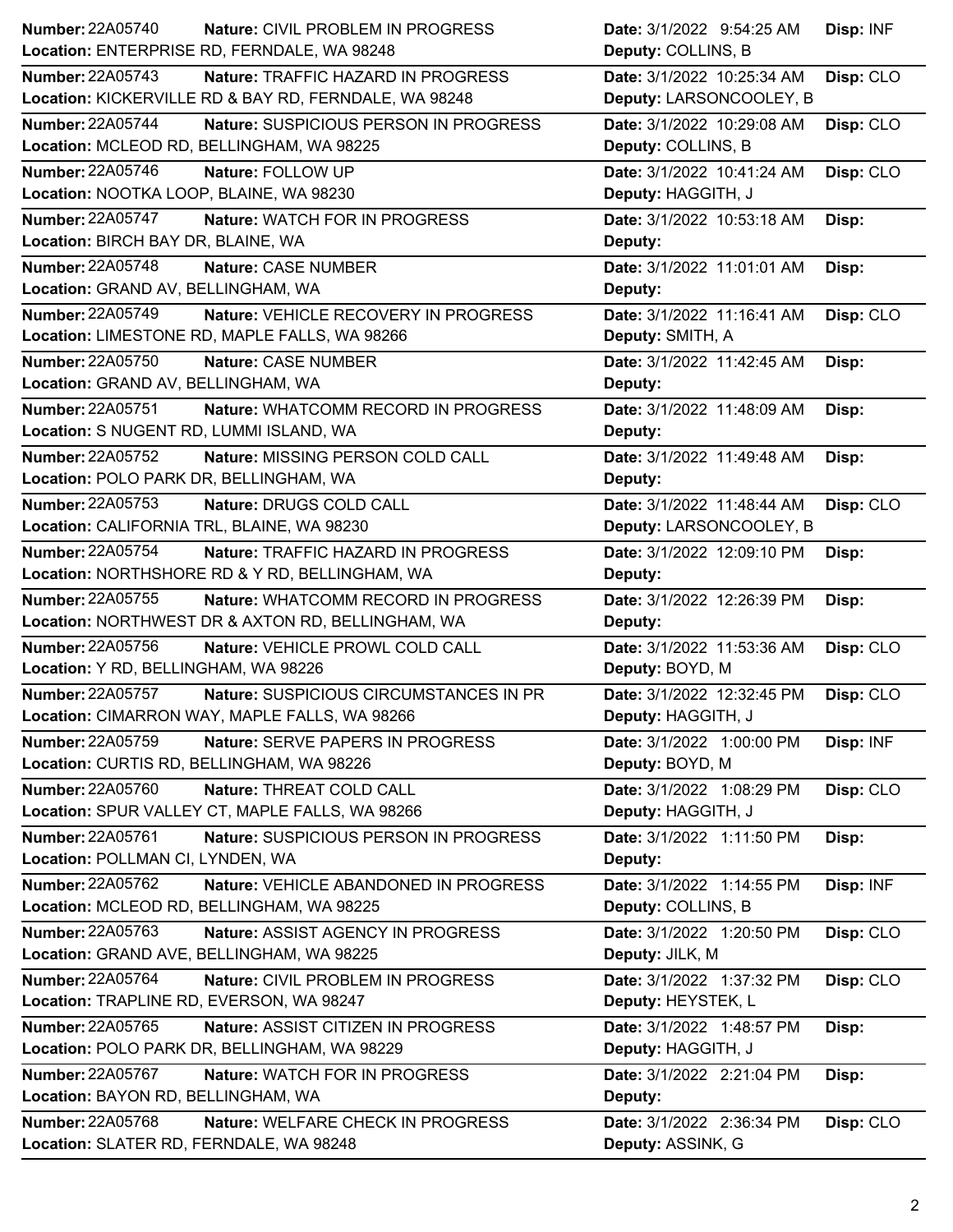| Number: 22A05769<br>Nature: FOLLOW UP                               | Date: 3/1/2022 2:40:09 PM<br>Disp: CLO |
|---------------------------------------------------------------------|----------------------------------------|
| Location: N RED RIVER RD, FERNDALE, WA 98248                        | Deputy: ASSINK, G                      |
| <b>Number: 22A05770</b><br>Nature: SEX OFFENDER REGISTRATION        | Disp: INF<br>Date: 3/1/2022 2:40:50 PM |
| Location: GRAND AVE, BELLINGHAM, WA 98225                           | Deputy: ALLGIRE, J                     |
| <b>Number: 22A05771</b><br>Nature: HARASSMENT COLD CALL             | Disp: CLO<br>Date: 3/1/2022 2:48:56 PM |
| Location: TYEE DR & MCKENZIE WAY, POINT ROBERTS, WA 98281           | Deputy: LEACH, T                       |
| <b>Number: 22A05772</b><br>Nature: WATCH FOR IN PROGRESS            | Date: 3/1/2022 2:52:01 PM<br>Disp: CLO |
| Location: VALLEY HWY, DEMING, WA 98244                              | Deputy: STAFFORD, M                    |
| <b>Number: 22A05773</b><br>Nature: THEFT COLD CALL                  | Date: 3/1/2022 2:49:29 PM<br>Disp: CLO |
| Location: HAYNIE RD, CUSTER, WA 98240                               | Deputy: BOYD, M                        |
| Number: 22A05774<br>Nature: THEFT COLD CALL                         | Date: 3/1/2022 3:13:25 PM<br>Disp: CLO |
| Location: CRABAPPLE LN, BELLINGHAM, WA 98226                        | Deputy: STAFFORD, M                    |
| Number: 22A05775<br>Nature: ASSIST AGENCY IN PROGRESS               | Date: 3/1/2022 3:17:36 PM<br>Disp: CLO |
| Location: GRAND AVE, BELLINGHAM, WA 98225                           | Deputy: JILK, M                        |
| <b>Number: 22A05777</b><br>Nature: SECURITY CHECK IN PROGRESS       | Date: 3/1/2022 3:46:10 PM<br>Disp: CLO |
| Location: BAYON RD, BELLINGHAM, WA 98225                            | Deputy: ANDERS, J                      |
| <b>Number: 22A05778</b><br>Nature: SUSPICIOUS PERSON IN PROGRESS    | Date: 3/1/2022 4:00:17 PM<br>Disp: CLO |
| Location: E WISER LAKE RD, LYNDEN, WA 98264                         | Deputy: WRIGHT, M                      |
| Number: 22A05781<br>Nature: ASSIST CITIZEN COLD CALL                | Date: 3/1/2022 4:16:21 PM<br>Disp: ACT |
| Location: VISTA WAY, POINT ROBERTS, WA 98281                        | Deputy: LEACH, T                       |
| <b>Number: 22A05782</b><br>Nature: SUSPICIOUS CIRCUMSTANCES IN PR   | Disp: CLO<br>Date: 3/1/2022 4:23:35 PM |
| Location: BROWN RD, FERNDALE, WA 98248                              | Deputy: MELLEMA, S                     |
| Number: 22A05783<br>Nature: VEHICLE PROWL COLD CALL                 | Date: 3/1/2022 4:27:54 PM<br>Disp: CLO |
| Location: LONGDIN RD, FERNDALE, WA 98248                            | Deputy: ANDERS, J                      |
| Number: 22A05787<br>Nature: THEFT COLD CALL                         | Date: 3/1/2022 4:53:22 PM<br>Disp: CLO |
| Location: SONGBIRD LN, CUSTER, WA 98240                             | Deputy: BOYD, M                        |
| Number: 22A05788<br>Nature: TRESPASS COLD CALL                      | Disp: CLO<br>Date: 3/1/2022 5:27:40 PM |
| Location: BIRCH BAY LYNDEN RD, BLAINE, WA 98230                     | Deputy: MELLEMA, S                     |
| <b>Number: 22A05789</b><br>Nature: CIVIL STANDBY IN PROGRESS        | Date: 3/1/2022 5:24:31 PM<br>Disp:     |
| Location: WISER RIDGE RD, LYNDEN, WA                                | <b>Deputy:</b>                         |
| <b>Number: 22A05790</b><br>Nature: SUSPICIOUS PERSON IN PROGRESS    | Disp: CLO<br>Date: 3/1/2022 5:37:48 PM |
| Location: Y RD, BELLINGHAM, WA 98226                                | Deputy: HEYSTEK, L                     |
| Number: 22A05791<br>Nature: THREAT COLD CALL                        | Date: 3/1/2022 5:55:03 PM<br>Disp: CLO |
| Location: Y RD, BELLINGHAM, WA 98226                                | Deputy: STAFFORD, M                    |
| Number: 22A05792<br>Nature: NEIGHBORHOOD DISPUTE IN PROGRE          | Date: 3/1/2022 6:21:17 PM<br>Disp:     |
| Location: BIRCH BAY LYNDEN RD, BLAINE, WA                           | Deputy:                                |
| <b>Number: 22A05793</b><br>Nature: REFER TO OTHER AGENCY IN PROGR   | Date: 3/1/2022 6:24:17 PM<br>Disp:     |
| Location: CANTERBURY LN, BELLINGHAM, WA                             | Deputy:                                |
| <b>Number: 22A05794</b><br>Nature: TROUBLE W/SUBJECT IN PROGRESS    | Date: 3/1/2022 6:41:16 PM<br>Disp: CLO |
| Location: Y RD, BELLINGHAM, WA 98226                                | Deputy: STAFFORD, M                    |
| <b>Number: 22A05795</b><br>Nature: ASSIST AGENCY IN PROGRESS        | Date: 3/1/2022 7:05:18 PM<br>Disp:     |
| Location: MERIDIAN ST, BELLINGHAM, WA 98226                         | Deputy: TADDONIO, M                    |
| Number: 22A05796<br>Nature: CIVIL PROBLEM IN PROGRESS               | Date: 3/1/2022 7:08:50 PM<br>Disp: CLO |
| Location: GUIDE MERIDIAN, LYNDEN, WA 98264                          | Deputy: WRIGHT, M                      |
| <b>Number: 22A05797</b><br>Nature: CIVIL PROBLEM IN PROGRESS        | Date: 3/1/2022 7:09:06 PM<br>Disp: CLO |
| Location: HARKSELL RD, FERNDALE, WA 98248                           | Deputy: MELLEMA, S                     |
| <b>Number: 22A05799</b><br><b>Nature: SEX OFFENDER REGISTRATION</b> | Date: 3/1/2022 7:29:14 PM<br>Disp: CLO |
| Location: HAXTON WAY, FERNDALE, WA 98248                            | Deputy: HEYSTEK, L                     |
|                                                                     |                                        |